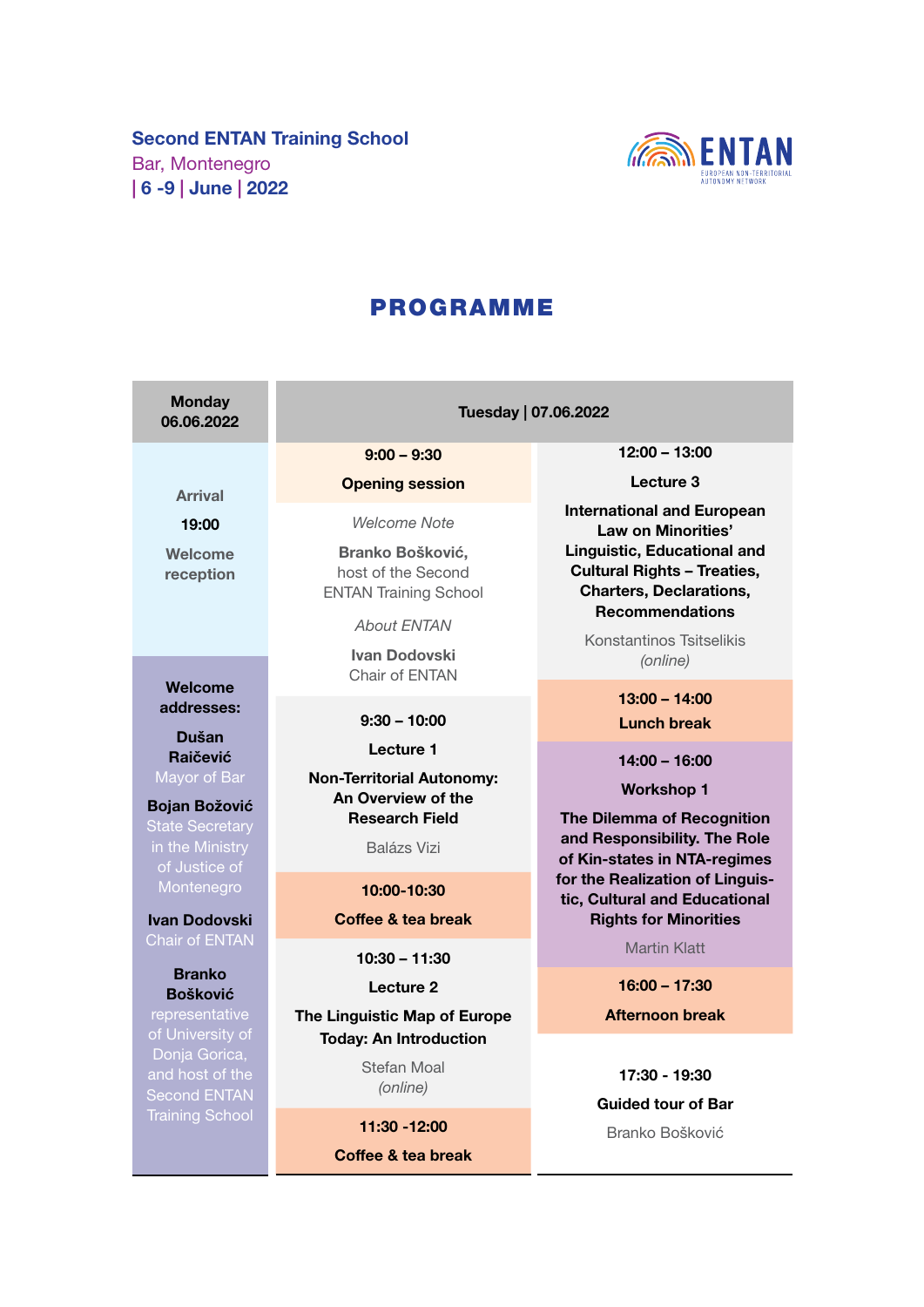Wednesday | 08.06.2022

Cases of Minorities' Linguistic, Educational and Cultural Rights

### 9:00 – 9:30

Accommodating (or not) Linguistic and Educational Rights in France

Myriam Guillevic

9:30 – 10:30

Workshop 2

Linguistic and Cultural Rights for Ethnic Communities in North Macedonia

Ivan Dodovski

10:00-11:00

Coffee & tea break

11:00 - 11:30

Linguistic, Educational and Cultural Rights of the Sámi People

> Pigga Keskitalo (online)

11:30 – 12:30

Minorities in Greece: The Cases of Turks, Pomaks, Macedonians, and Refugees

Alexandra Ioannidou

12:30 – 13:00

Rounding up discussion Marina Andeva

13:00 – 14:30

Lunch break

14:00 – 16:00

Workshop 3:

Ethnic Categorisation as a Precondition for NTA – Pitfalls in Past & Present

Balázs Vizi, Börries Kuzmany (online) & Triin Tark (online)

16:00 – 16:30

Coffee & tea break

16:30 – 17:00

Lecture 5:

Linguistic, Educational and Cultural Rights for the Palestinian-Arab Minority in Israel

> Meital Pinto (online)

17:00 – 19:30

Afternoon break

19:30 Informal dinner (optional)